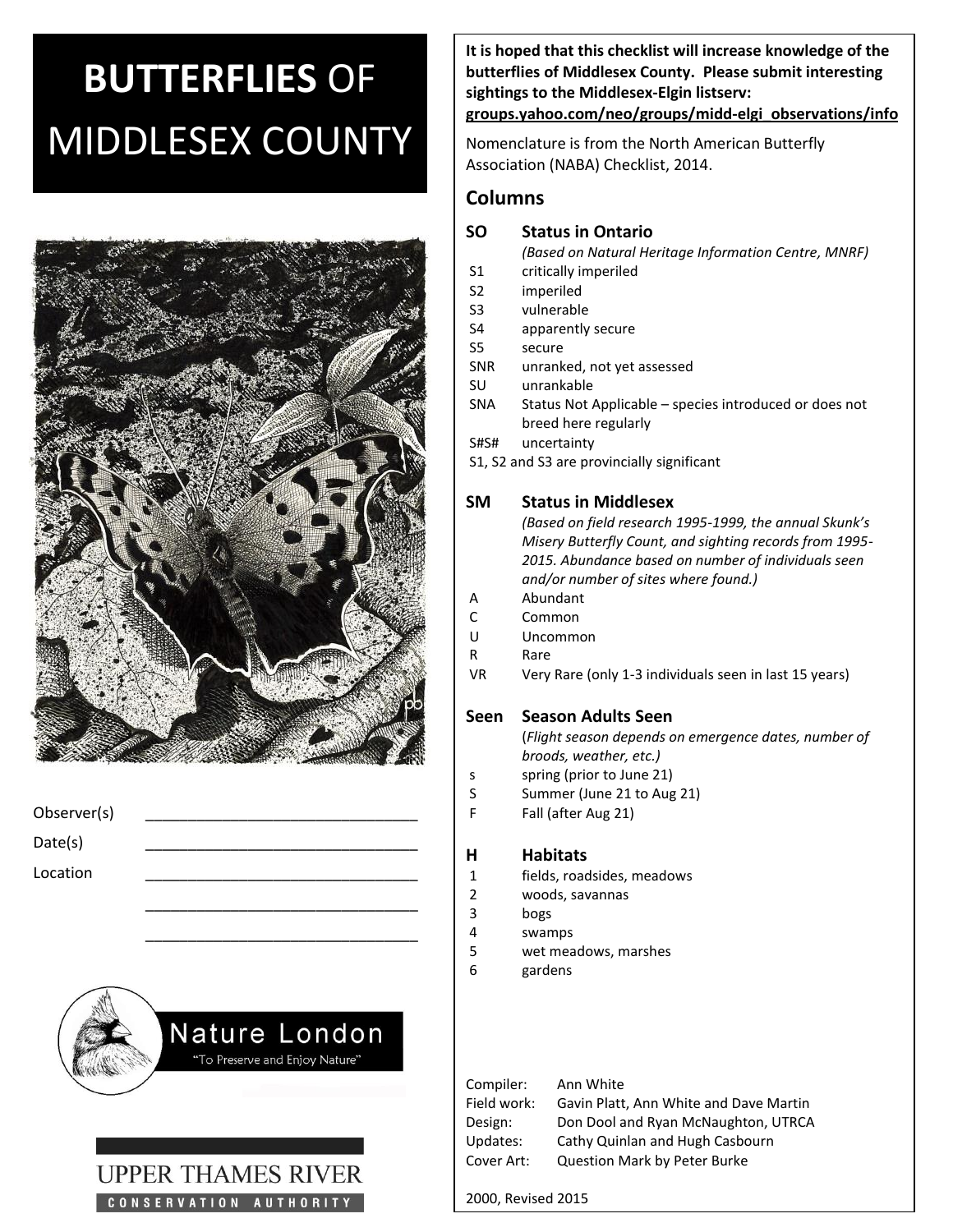| <b>Species</b>                                       |                                                     | <b>SO</b>      | <b>SM</b>    | Seen       | н                      | <b>Larval Food</b>                                                      | Notes (number, what doing,<br>where perched, etc. |  |  |
|------------------------------------------------------|-----------------------------------------------------|----------------|--------------|------------|------------------------|-------------------------------------------------------------------------|---------------------------------------------------|--|--|
| <b>SWALLOWTAILS</b><br>(Papilionidae)                |                                                     |                |              |            |                        |                                                                         |                                                   |  |  |
| Pipevine Swallowtail                                 | (Battus philenor)                                   | SNA            | <b>VR</b>    | S          | $\mathbf{1}$           | Pipevine family                                                         |                                                   |  |  |
| <b>Black Swallowtail</b>                             | (Papilio polyxenes)                                 | S <sub>5</sub> | C            | s S F      | 1,6                    | Carrot family                                                           |                                                   |  |  |
| <b>Giant Swallowtail</b>                             | (P. cresphontes)                                    | S <sub>4</sub> | ${\sf R}$    | s S F      | 1, 2                   | Hop-Tree, Prickly Ash                                                   |                                                   |  |  |
| Eastern Tiger Swallowtail                            | (P. glaucus)                                        |                | $\mathsf C$  | s S        | 1,6                    | Tulip, Hop-Tree, cherries, ashes                                        |                                                   |  |  |
| Spicebush Swallowtail                                | (P. troilus)                                        | S <sub>4</sub> | R            | s S F      | 1, 2, 4                | Spicebush, Sassafras                                                    |                                                   |  |  |
| <b>WHITES AND SULPHURS</b>                           | (Pieridae)                                          |                |              |            |                        |                                                                         |                                                   |  |  |
| Checkered White                                      | (Pontia protodice)                                  | SNA            | <b>VR</b>    | s S        | $\mathbf{1}$           | Mustard family                                                          |                                                   |  |  |
| Mustard White                                        | (Pieris napi)                                       | S <sub>4</sub> | R            | s S        | $\overline{2}$         | Mustard family                                                          |                                                   |  |  |
| West Virginia White                                  | (P. virginiensis)                                   | S <sub>3</sub> | <b>VR</b>    | S          | $\overline{2}$         | <b>Two-leaved Toothwort</b>                                             |                                                   |  |  |
| Cabbage White                                        | (P. rapae)                                          | SNA            | А            | s S F      | 1,6                    | Domestic mustards                                                       |                                                   |  |  |
| Dainty Sulphur                                       | (Nathalis iole)                                     | SNA            | <b>VR</b>    | $\sf S$    | 1, 2                   | Daisy family                                                            |                                                   |  |  |
| Clouded Sulphur                                      | (Colias philodice)                                  | S <sub>5</sub> | A            | s S F      | $\mathbf{1}$           | Legumes (clovers, alfalfa)                                              |                                                   |  |  |
| Orange Sulphur                                       | (C. eurytheme)                                      |                | A            | s S F      | $\mathbf{1}$           | Legumes (alfalfa)                                                       |                                                   |  |  |
| Little Yellow                                        | (Eurema lisa)                                       | SNA            | R            | S F        | $\mathbf{1}$           | Legumes (Partridge Pea)                                                 |                                                   |  |  |
| <b>GOSSAMER-WING Butterflies</b>                     | (Lycaenidae)                                        |                |              |            |                        |                                                                         |                                                   |  |  |
| Harvesters, Coppers, Hairstreaks & Blues             |                                                     |                |              |            |                        |                                                                         |                                                   |  |  |
| Harvester                                            | (Feniseca tarquinius)                               | S <sub>4</sub> | R            | S          | 4                      | Woolly aphids on trees or bushes                                        |                                                   |  |  |
| American Copper                                      | (Lycaena phlaeas)                                   | S <sub>5</sub> | U            | s S        | $\mathbf{1}$           | Sheep Sorrel                                                            |                                                   |  |  |
| <b>Bronze Copper</b>                                 | (L. hyllus)                                         | S <sub>5</sub> | ${\sf R}$    | S          | 3, 5                   | Docks (Sheep Sorrel)                                                    |                                                   |  |  |
| <b>Bog Copper</b>                                    | (L. epixanthe)                                      | S4,5           | R            | $\sf S$    | 3                      | Cranberries                                                             |                                                   |  |  |
| <b>Coral Hairstreak</b>                              | (Satyrium titus)                                    | S <sub>5</sub> | $\mathsf C$  | $\sf S$    | $\mathbf{1}$           | Developing fruit of cherries, plums                                     |                                                   |  |  |
| <b>Acadian Hairstreak</b>                            | (S. acadica)                                        | S <sub>4</sub> | U            | $\sf S$    | 5                      | Willows                                                                 |                                                   |  |  |
| Edwards' Hairstreak                                  | (S. edwardsii)                                      | S <sub>4</sub> | <b>VR</b>    | $\sf S$    | $\overline{2}$         | Oaks                                                                    |                                                   |  |  |
| <b>Banded Hairstreak</b>                             | (S. calanus)                                        | S <sub>4</sub> | C            | $\sf S$    | $\overline{2}$         | Oaks, hickories, walnuts                                                |                                                   |  |  |
| <b>Hickory Hairstreak</b>                            | (S. caryaevorum)                                    | S4             | $\mathsf C$  | $\sf S$    | $\overline{2}$         | Hickories, oaks, ashes                                                  |                                                   |  |  |
| <b>Striped Hairstreak</b>                            | (S. liparops)                                       | S <sub>5</sub> | R            | S          | 1, 4                   | Rose family, hawthorns                                                  |                                                   |  |  |
| <b>Brown Elfin</b>                                   | (Callophrys augustinus)                             | S <sub>5</sub> | ${\sf R}$    | S          | 3                      | Heath family                                                            |                                                   |  |  |
| Eastern Pine Elfin                                   | (C. niphon)                                         | S <sub>5</sub> | <b>VR</b>    | S          | 1, 2                   | White Pine, Jack Pine                                                   |                                                   |  |  |
| <b>Gray Hairstreak</b>                               | (Strymon melinus)                                   | S4             | R            | S          | $\mathbf{1}$           | Mallows, legumes                                                        |                                                   |  |  |
| <b>Eastern Tailed Blue</b>                           | (Everes comyntas)                                   | S <sub>5</sub> | $\mathsf C$  | S F        | 1, 2, 6                | Vetches, clovers                                                        |                                                   |  |  |
| Spring Azure                                         | (Celastrina ladon)                                  | S <sub>5</sub> | $\mathsf C$  | S          | 1, 2                   | Cherries, viburnums, blueberries                                        |                                                   |  |  |
| Summer Azure                                         | (C. neglecta)                                       | SU             | C            | S F        | 1, 2                   | New Jersey Tea, dogwoods                                                |                                                   |  |  |
|                                                      |                                                     |                |              |            |                        |                                                                         |                                                   |  |  |
| <b>BRUSH-FOOTED Butterflies (Nymphalidae)</b>        |                                                     |                |              |            |                        |                                                                         |                                                   |  |  |
| Snouts, subfamily Libytheinae                        |                                                     |                |              |            |                        |                                                                         |                                                   |  |  |
| American Snout                                       | Libytheana carinenta)                               | SNA            | $\mathsf{R}$ | S          | 1, 4                   | Common Hackberry                                                        |                                                   |  |  |
| Fritillaries, subfamily Heliconiinae                 |                                                     |                |              |            |                        |                                                                         |                                                   |  |  |
| Variegated Fritillary                                | (Euptoieta claudia)                                 | SNA            | R            | S F        | $\mathbf{1}$           | Violets, pansies                                                        |                                                   |  |  |
| <b>Great Spangled Fritillary</b>                     | (Speyeria cybele)                                   | S <sub>5</sub> | A            | s S F      | 1                      | <b>Violets</b>                                                          |                                                   |  |  |
| Aphrodite                                            | (S. aphrodite)                                      | S <sub>5</sub> | R            | S          | 5                      | Violets                                                                 |                                                   |  |  |
| Silver-bordered Fritillary                           | (Boloria selene)                                    | S <sub>5</sub> | R            | $\sf S$    | 3, 5                   | Violets                                                                 |                                                   |  |  |
| <b>Meadow Fritillary</b>                             | (B. bellona)                                        | S <sub>5</sub> | C            | s S F      | 1, 5                   | Violets                                                                 |                                                   |  |  |
| True Brush-foots, subfamily Nymphalinae              |                                                     |                |              |            |                        |                                                                         |                                                   |  |  |
| Silvery Checkerspot                                  | (Chlosyne nycteis)                                  | S <sub>5</sub> | U            | s S        | 1, 2                   | Sunflowers, asters                                                      |                                                   |  |  |
| Pearl Crescent                                       | (Phyciodes tharos)                                  | S4             | A            | S F        | 1, 2, 6                | Asters                                                                  |                                                   |  |  |
| Northern Crescent                                    | (P. selenis)                                        | S <sub>5</sub> | А            | s S F      | 1, 2, 5                | Asters                                                                  |                                                   |  |  |
| <b>Tawny Crescent</b>                                | (P. batesii)                                        | S <sub>4</sub> | <b>VR</b>    | S          |                        | Asters                                                                  |                                                   |  |  |
|                                                      |                                                     | S4             | R            | $\sf S$    | 1, 5<br>3, 5           |                                                                         |                                                   |  |  |
| <b>Baltimore Checkerspot</b><br><b>Question Mark</b> | (Euphydryas phaeton)<br>(Polygonia interrogationis) | S <sub>5</sub> | C            | s S F      | 1, 2                   | White Turtlehead, ashes, plantains<br>Stinging Nettle, elms, Common Hop |                                                   |  |  |
|                                                      |                                                     |                | $\mathsf C$  |            |                        |                                                                         |                                                   |  |  |
| Eastern Comma                                        | (P. comma)<br>(P. faunus)                           | S5<br>S4       | <b>VR</b>    | s S F<br>S | 1, 2<br>$\overline{2}$ | Wood Nettle, elms, Common Hop<br>Willows, birches, alders               |                                                   |  |  |
| Green Comma                                          |                                                     | S <sub>5</sub> |              | s S        |                        |                                                                         |                                                   |  |  |
| Gray Comma                                           | (P. progne)<br>(Nymphalis vaualbum)                 | S <sub>5</sub> | R<br>R       | s S F      | 1, 2<br>1, 2           | Currants, gooseberries<br>Birches, willows, Trembling Aspen             |                                                   |  |  |
| Compton Tortoiseshell                                |                                                     | S <sub>5</sub> | C            |            |                        | Willows, elms, cottonwoods                                              |                                                   |  |  |
| <b>Mourning Cloak</b>                                | (N. antiopa)                                        |                |              | s S F      | 1, 2, 6                |                                                                         |                                                   |  |  |